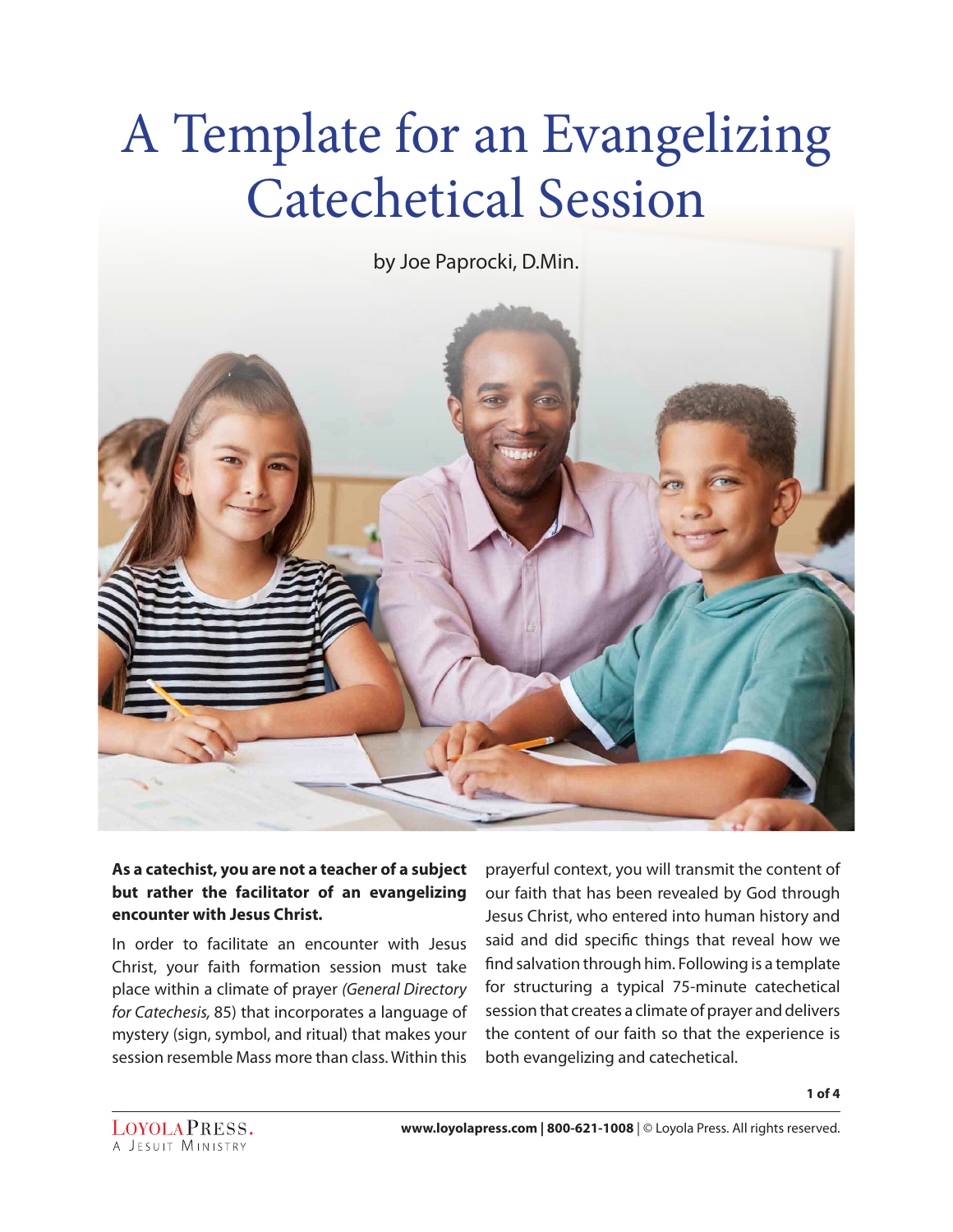## **Preliminaries (15 minutes)**

*Establish a climate of prayer and encounter Jesus in our midst.* 

- ✦ If possible, ahead of time, arrange the seating so that it looks and feels less like a classroom (e.g. circle, semi-circle).
- ✦ Greet participants at the door with a bowl of holy water (held by you, an aide, or one of the participants), and invite them to dip their fingers and bless themselves.
- $\blacklozenge$  Play liturgical music in the background as participants gather.
- $\triangleq$  Give participants a slip of paper, and invite them to write down one thing they are thankful for and one thing or person they would like to pray for. Have them fold the paper and place it in a basket.
- ✦ Once all have arrived, turn down the music and handle any needed introductions, attendancetaking, and business.
- $\triangleq$  Invite participants to prayerfully set up the prayer space.
	- Provide each participant with a sacred object, such as a prayer cloth in the color of the liturgical season, Bible stand, Bible, flameless pillar candle, basket of prayer intentions, crucifix, bowl of holy water, or an icon.
	- Have participants line up on one side of the room for a procession.
	- Have the participant with the cross lead the group as they slowly process around the room, while an appropriate song is played and/or sung.
	- Have the last participant ring a hand chime every five seconds.
	- As each participant approaches the prayer table, he or she sets down the object and stands at his or her seat.
- ✦ Lead an opening prayer.
	- Pause for 10–15 seconds of silence.
	- Pray the Sign of the Cross.
	- Begin with a ritual greeting such as, **"This is the day the Lord has made!"** *"Let us rejoice and be glad!"*
	- Invite participants to make the threefold Sign of the Cross with their thumb on the forehead, lips, and chest. Initiate this by saying, "Let us pray today that God's Word will be…in our minds [forehead], on our lips [lips], and in our hearts [chest]."
	- Pass the flameless candle around, and invite each participant to share one thing he or she is thankful for.
	- Pass the candle once more as each participant shares a prayer intention.
	- End with a traditional prayer. Alternate the prayer each month.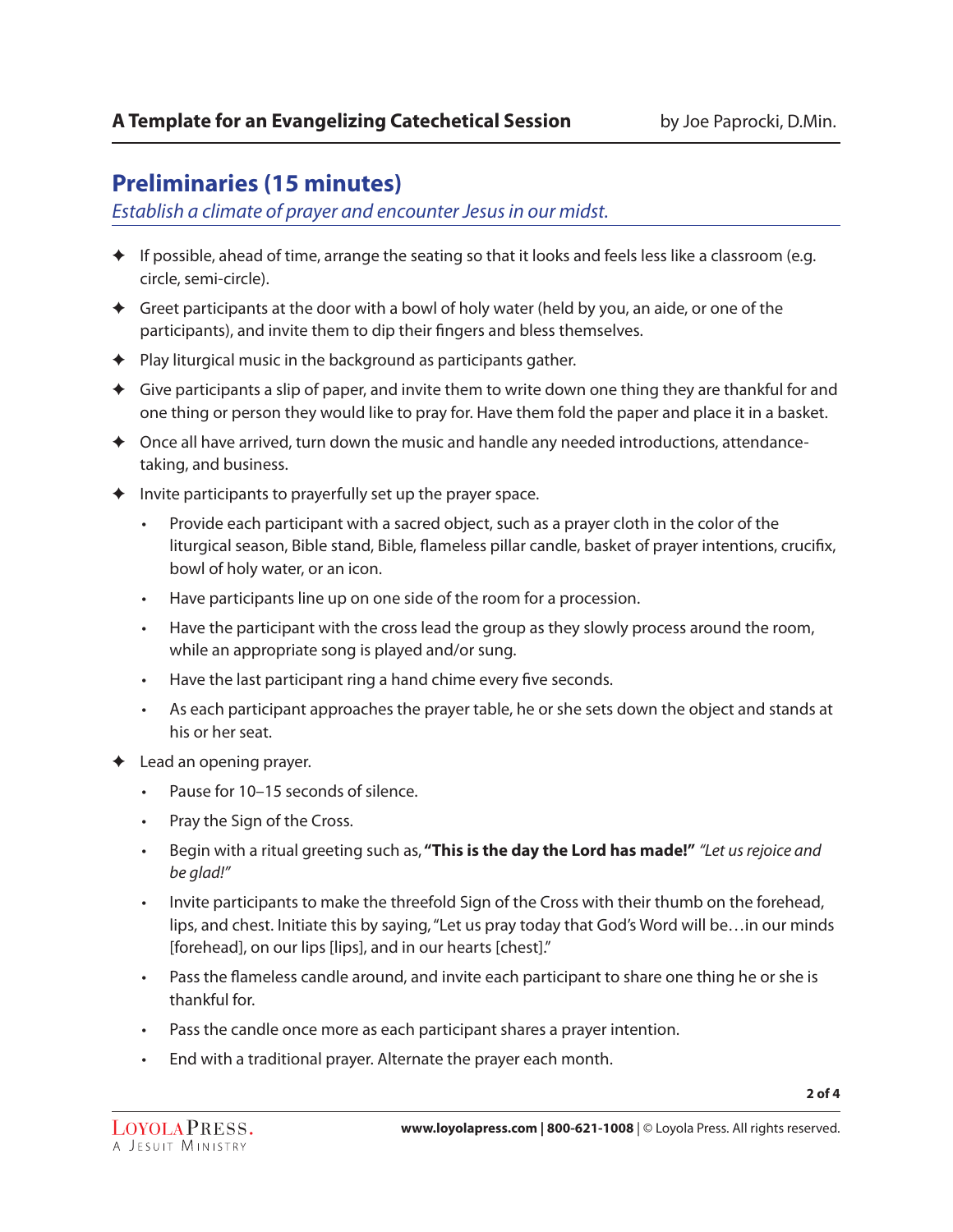## **Engage (15 minutes)**

## *Enter through their door.*

- ✦ Introduce the theme/topic/big idea of the lesson. Announce it clearly, and write it on the board or an easel.
- $\blacklozenge$  Do an engaging activity/icebreaker that enables you to "enter through their door"—drawing from their lived experience, current events, or popular culture—to grab their attention in a way that connects with the direction you intend to take with your lesson. Your *Finding God* or *Christ Our Life* catechist manual has ideas and suggestions for ways to introduce the lesson theme and engage the participants.
- ✦ Invite a minute of silence to prepare to hear God speak in the lesson. Follow the moment of silence with the session-starting prayer in *Finding God* or one of the prayers in the What Catholics Should Know section of *Christ Our Life.*

# **Explore (25 minutes)**

### *Transmit the content of our faith and listen to what Jesus has to say.*

- $\blacklozenge$  Invite a participant to come forward, bow before the Bible, and read a passage that sheds light on the session theme. (Scripture passages are referenced in the textbook.) End the Scripture reading with "The Word of the Lord./Thanks be to God," or "The Gospel of the Lord./Praise to you, Lord Jesus Christ." Have the reader return the Bible to its enthroned position on the table, bow before it, and return to his or her seat.
- $\triangleq$  Deliver the content of our faith by interacting with a textbook, viewing and discussing a video, or interacting with some other appropriate resource. Relate the content to the big idea of the lesson.
- ✦ If using a textbook, show a brief video or use some interactive media that reinforces or sheds light on the content being transmitted.
- ✦ Engage participants in a discussion or some other activity that further clarifies, fleshes out, or reinforces the content being transmitted and the big idea. Possible activities are found in your program's blackline masters or art prints.
- ✦ End this segment by listening to a song (either liturgical or popular/contemporary) that flows from or reinforces the theme of the session and the big idea.